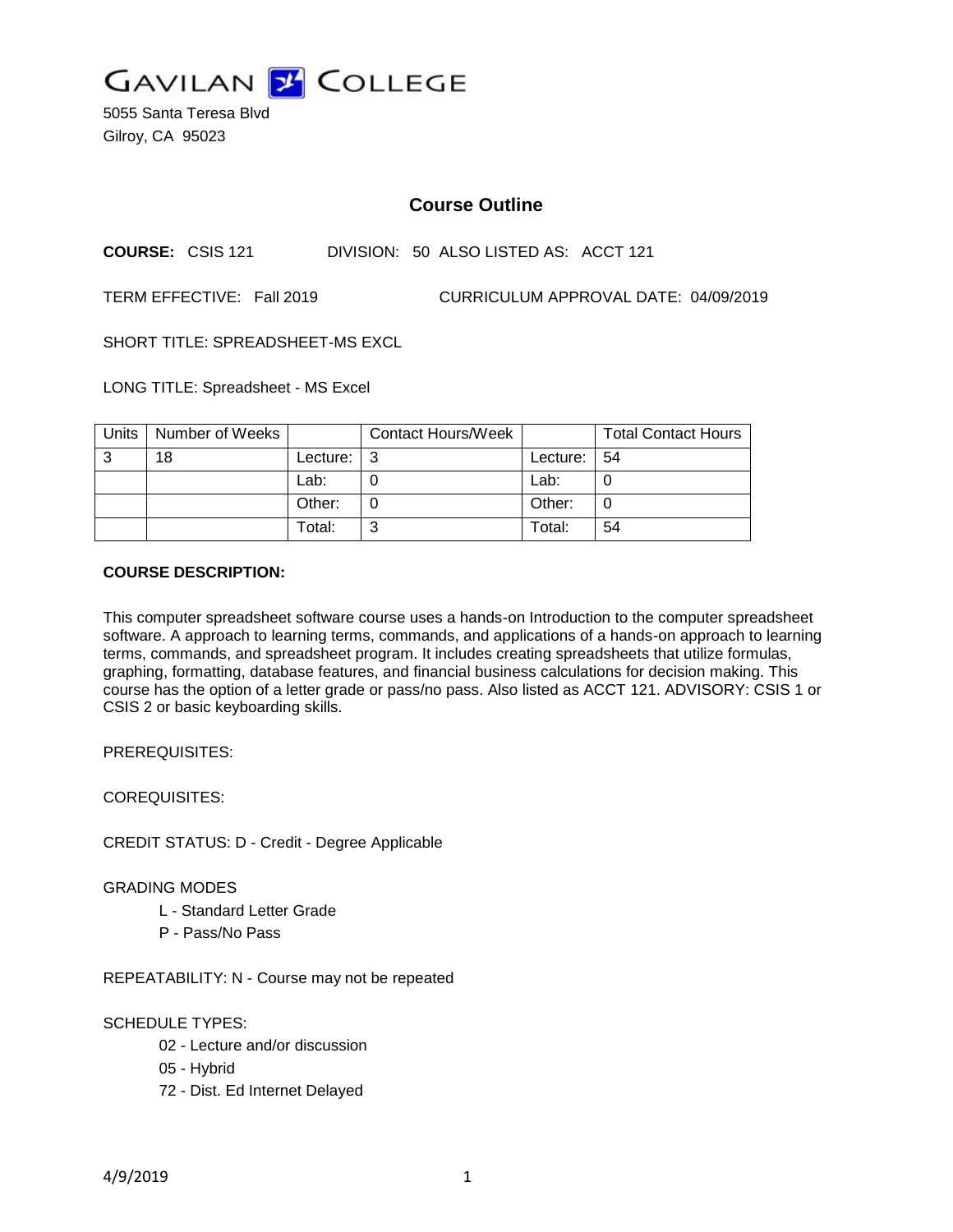## **STUDENT LEARNING OUTCOMES:**

1. Create and modify a spreadsheet, changing column/row widths, copying formulas with absolute and relative references.

Measure of assessment: projects, homework, exams

Year assessed, or planned year of assessment: 2019 Semester: Fall

2. Create Excel graphs from a variety of data. Measure of assessment: homework, projects, exams Year assessed, or planned year of assessment: 2019 Semester: Fall

3. Create and utilize database tables using Excel functions to perform data analysis. Measure of assessment: homework, projects, exams

# **CONTENT, STUDENT PERFORMANCE OBJECTIVES, OUT-OF-CLASS ASSIGNMENTS**

Curriculum Approval Date: 04/09/2019

4 HOURS

CONTENT: Creating Excel Documents

Lectures: Overview of spreadsheets. Overview of Excel window. Entering text, dates, and numbers. Formatting worksheets. Formatting numbers, aligning cell contents. Applying font changes: type, size, and colors. Formatting tables with colors and borders. Modifying formats.

STUDENT PERFORMANCE OBJECTIVES: Describe and demonstrate how to enter, modify, and format cells, and other cell commands. Demonstrate how to format, delete, and insert rows and columns. Explain and demonstrate how to format tables, including cells and whole tables.

4 HOURS

CONTENT: Using Formulas in Worksheets

Lectures: Working with operators and order of precedence. Creating and copying formulas using relative and absolute references. Freezing and splitting worksheet display. Hiding and unhiding rows and columns. Displaying formulas and checking results.

STUDENT PERFORMANCE OBJECTIVES: Perform arithmetic calculations in spreadsheets. Use both absolute and relative cell references and do copying of formulas. Explain the difference between relative cell reference and absolute cell reference. Demonstrate the use of custom number formats.

### 4 HOURS

CONTENT: Data Visualization and Images

Lectures: Using charts and objects. Previewing, modifying, and printing charts. Using chart wizard to create a chart. Inserting, moving, and deleting an object. Creating and modifying lines and charts. Templates and graphics clip art and pictures. Drawing object concepts. Templates, AutoShapes, and other shapes. Additional drawing object techniques.

STUDENT PERFORMANCE OBJECTIVES: Create, modify, preview and print charts. Create and modify objects. Explain the purpose of a template. Demonstrate the use of AutoShapes and clip art in a worksheet.

## 2 HOURS

Midterm test, quiz, or project.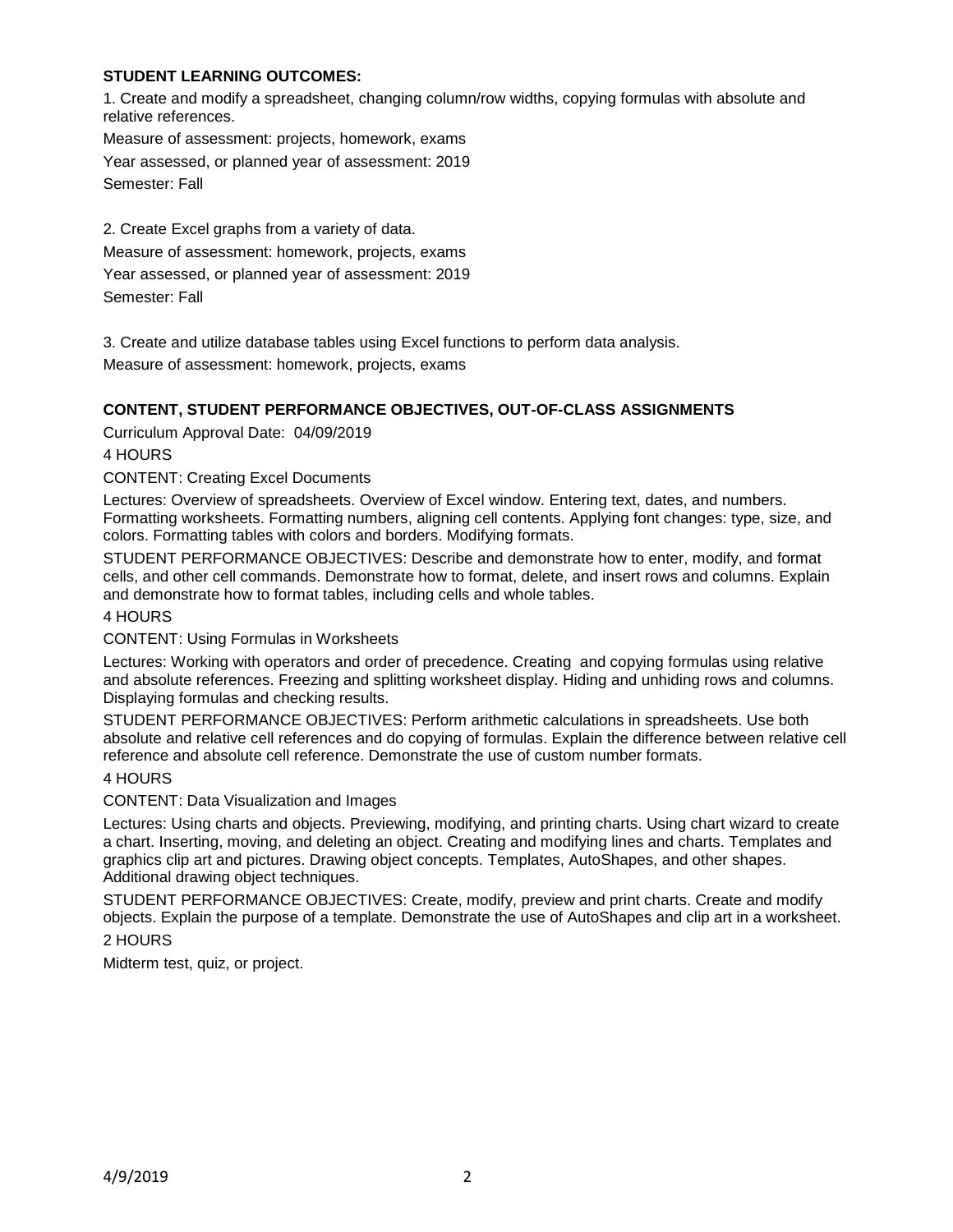# 4 HOURS

CONTENT: Organizing Large Amounts of Data

Lectures: Importing data from text files and other applications. Exporting spreadsheet data in different formats and for different applications. Credit, edit, and apply templates. Use multiple workbooks. Use custom number formatting and conditional formatting. Working with multiple sheet workbooks. Linking cells. Copying worksheets. Cell names and range names. Protection options. 3-D selecting and formatting. Printing multiple sheet workbooks. The IF function.

STUDENT PERFORMANCE OBJECTIVES: Explain and demonstrate how to export and import data from other applications. Demonstrate how to use workbooks. Discuss and demonstrate how to use custom formatting and conditional formatting. Explain the various document protection options. Demonstrate 3-D selecting and formatting. Explain the purpose of the IF function.

4 HOURS

CONTENT: Workbook Formatting

Lectures: Formatting with themes. Applying cell styles. Using the format cells dialog box. Creating custom number formats. Customizing the page setup. Using zoom tools. Editing document properties.

STUDENT PERFORMANCE OBJECTIVES: Explain and demonstrate formatting with themes. Apply the use of cell styles. Explain and demonstrate how to use zoom tools.

### 4 HOURS

CONTENT: Date Functions and Conditional Formatting

Lectures: Understanding date serial numbers. Entering time information in Excel. Using date functions. Entering date and time calculations. Working with conditional formatting.

STUDENT PERFORMANCE OBJECTIVES: Explain and demonstrate how to enter time information in Excel. Demonstrate how to use the date functions and how to perform date and time calculations.

4 HOURS

CONTENT: Functions for Text and Analysis

Lectures: Using functions to modify text. Creating conditional functions using IF criteria. Nested functions. Troubleshooting formulas. 3-D cell references.

STUDENT PERFORMANCE OBJECTIVES: Demonstrate how to use functions to modify text. Discuss the IF criteria. Demonstrate how to troubleshoot formulas.

### 4 HOURS

CONTENT: Lookup Functions and Outlines

Lectures: Introduction. Using the Outline feature. Creating subtotals. Using the quick analysis tool.

STUDENT PERFORMANCE OBJECTIVES: Explain the purpose of and demonstrate the use of the lookup functions. Demonstrate how to use the quick analysis tool.

2 HOURS

Midterm test, quiz, or project.

4 HOURS

CONTENT: Working with Tables

Lectures: Special table features. Understanding structured references. Creating sparklines.

STUDENT PERFORMANCE OBJECTIVES: Explain and demonstrate how to work with tables. Manage data using a table.

4 HOURS

CONTENT: Financial Functions and What-IF Analysis

Lectures: Creating financial functions. Using What-IF analysis tools. Scenario manager. Goal seek.

STUDENT PERFORMANCE OBJECTIVES: Demonstrate the use of financial functions. Utilize the What-IF analysis tool.

4 HOURS

CONTENT: PivotTables and PivotCharts

Lectures: Creating, working with, and filtering PivotTables. Creating calculated fields. Creating PivotCharts. STUDENT PERFORMANCE OBJECTIVES: Explain and demonstrate how to create, work with, and filter PivotTables. Demonstrate how to create PivotCharts.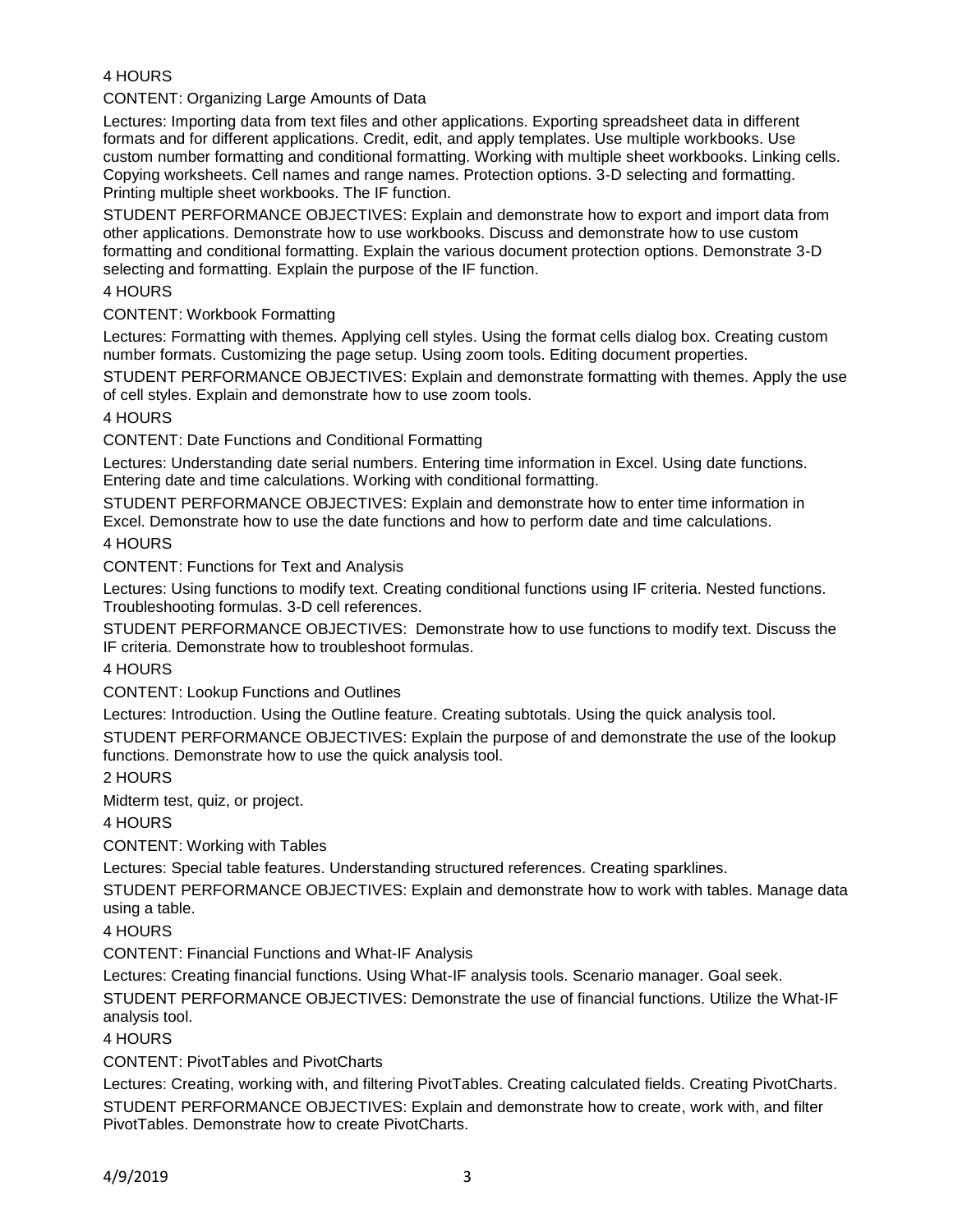# 4 HOURS

### CONTENT: Workbook Completion

Lectures: Alternative navigation methods. Inserting and viewing comments. Adding alternative text to objects for accessibility. Inspecting your workbook. Workbook protection.

STUDENT PERFORMANCE OBJECTIVES: Demonstrate how to insert and view comments. Explain and demonstrate how to add alternative text to objects for accessibility.

2 HOURS

# **METHODS OF INSTRUCTION:**

Lecture, demonstration, discussion.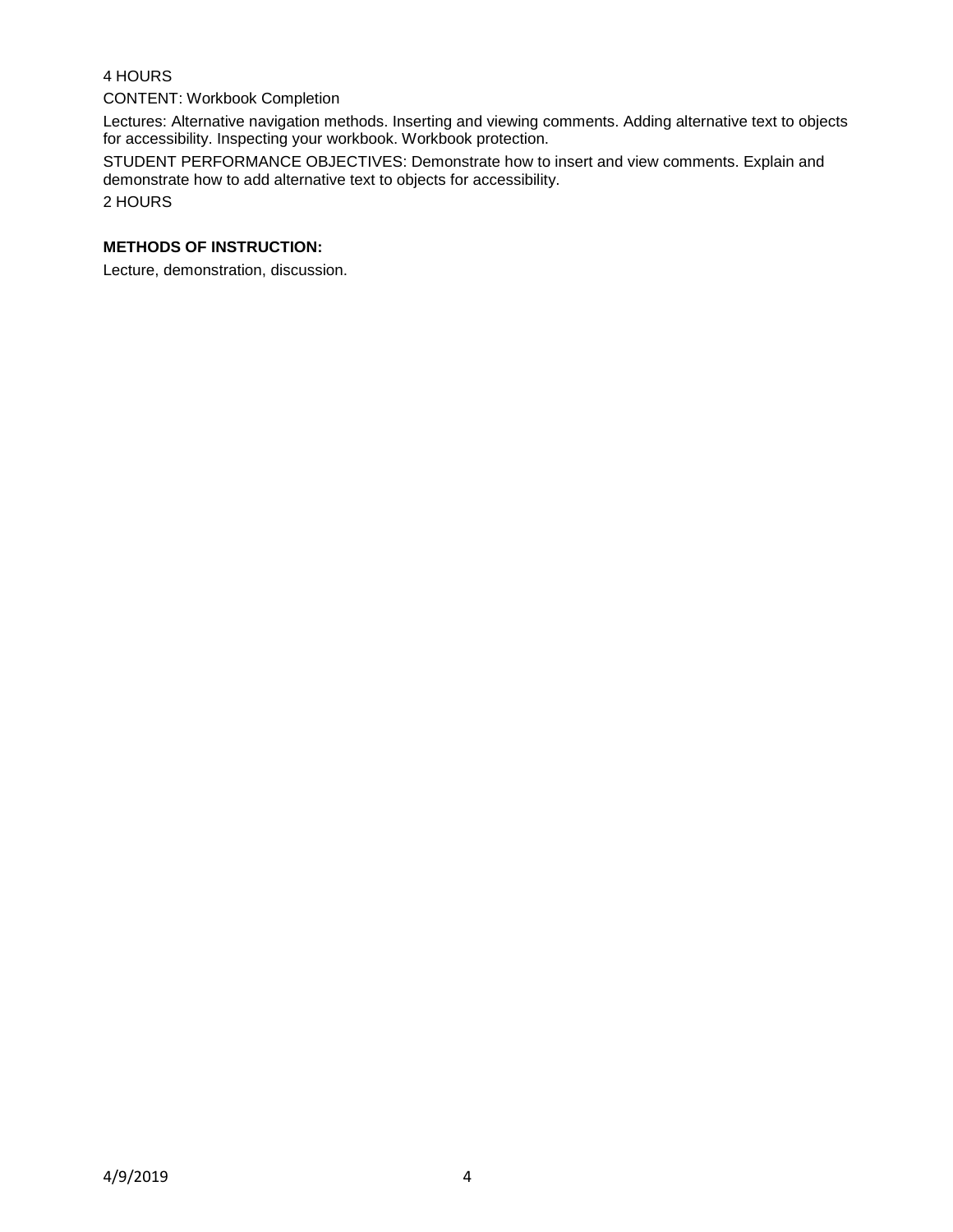### **OUT OF CLASS ASSIGNMENTS:**

### Required Outside Hours: 8

Assignment Description: HOMEWORK: Read the chapter related to these lectures and do end of chapter exercises. Create simple spreadsheets, using different types of data, such as text, dates and numbers. Use spreadsheet commands to modify and format cells, rows and columns. Do the homework for formatting cells and tables.

Required Outside Hours: 8

Assignment Description: HOMEWORK: Read the chapter related to these lectures and do end of chapter exercises. Create spreadsheets that use arithmetic operations to do calculations. Use both absolute and relative cell references and copy formulas. Demonstrate how to: Freeze and split worksheet displays. Hide and unhide rows and columns. Display formulas and check results.

### Required Outside Hours: 12

Assignment Description: HOMEWORK: Read the chapter related to these lectures and do end of chapter exercises. Create charts and objects in a spreadsheet. Modify, move, and delete these objects and charts. Prepare for midterm.

Required Outside Hours: 8

Assignment Description: HOMEWORK: Read the chapter related to these lectures and do end of chapter exercises. Demonstrate how to import and export spreadsheet data using several formats and applications. Set up a spreadsheet using workbooks. Use custom number formatting and conditional formatting.

### Required Outside Hours: 8

Assignment Description: HOMEWORK: Read the chapter related to these lectures and do end of chapter exercises. Perform formatting using themes. Utilize the use of zoom tools.

### Required Outside Hours: 8

Assignment Description: HOMEWORK: Read the chapter related to these lectures and do end of chapter exercises. Such as: entering time information in Excel, entering date and time calculations, and using conditional formatting.

Required Outside Hours: 8

Assignment Description: HOMEWORK: Read the chapter related to these lectures and do end of chapter exercises. Such as: using functions to modify text, creating conditional functions using IF criteria, and troubleshooting formulas.

### Required Outside Hours: 12

Assignment Description: HOMEWORK: Read the chapter related to these lectures and do end of chapter exercises. Utilize the lookup function. Demonstrate the quick analysis tool. Prepare for midterm.

### Required Outside Hours: 8

Assignment Description: HOMEWORK: Read the chapter related to these lectures and do end of chapter exercises. Such as: demonstrating how to work with tables, including the special features.

### Required Outside Hours: 8

Assignment Description: HOMEWORK: Read the chapter related to these lectures and do end of chapter exercises. Such as: demonstrating the use of financial functions and utilizing the What-IF analysis tool.

### Required Outside Hours: 8

Assignment Description: HOMEWORK: Read the chapter related to these lectures and do end of chapter exercises. Such as: creating, working with, and filtering PivotTables. Creating PivotCharts.

### Required Outside Hours: 12

Assignment Description: HOMEWORK: Read the chapter related to these lectures and do end of chapter exercises. Such as: inserting and viewing comments and adding alternative text to objects for accessibility. Prepare for final.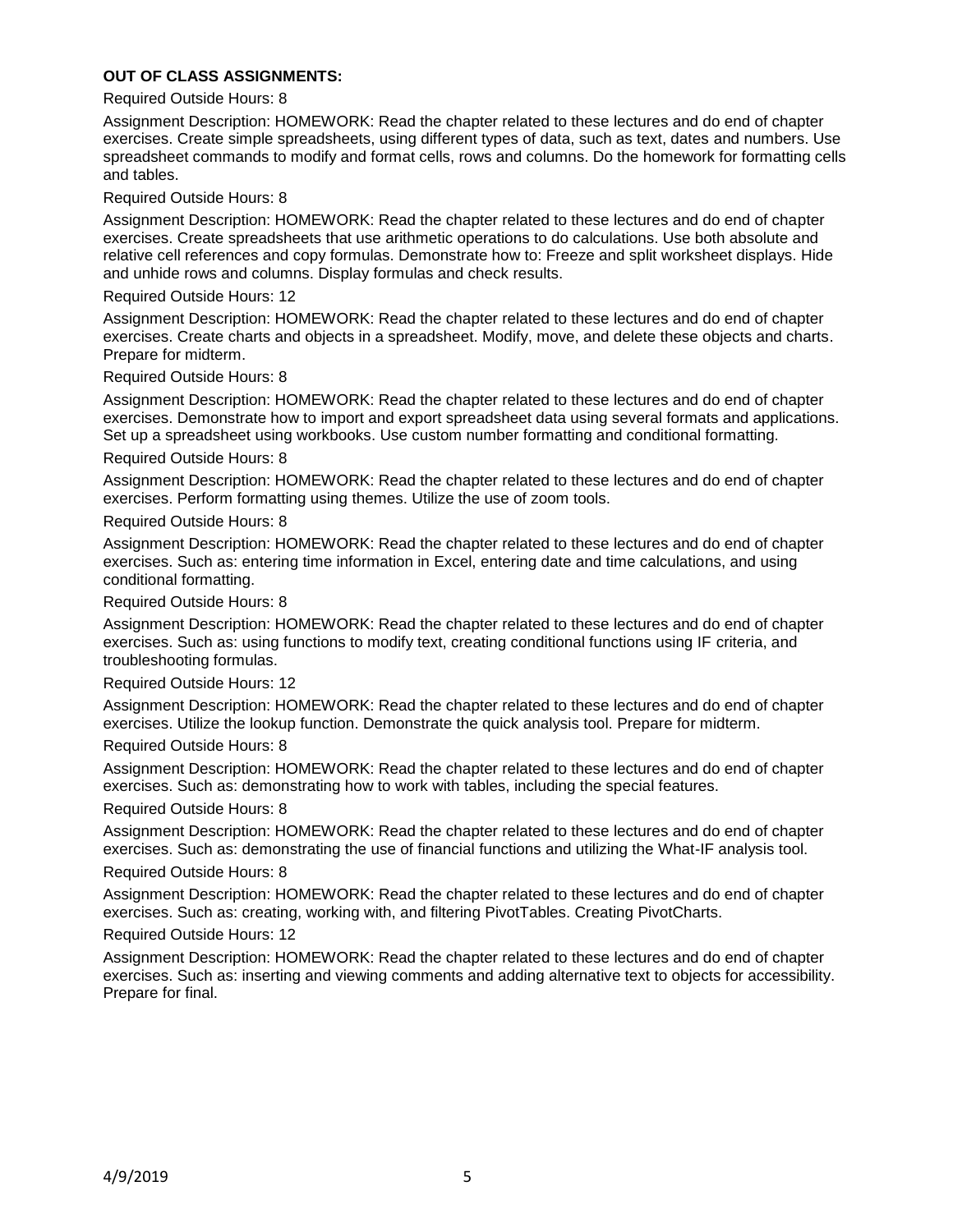# **METHODS OF EVALUATION:**

Writing assignments Percent of total grade: 0.00 % Writing assignments: 0% - 0% This is a degree-applicable course, but substantial writing assignments are NOT appropriate, because the course primarily: Involves skill demonstrations or problem solving. Problem-solving assignments Percent of total grade: 25.00 % 25% - 50% Homework exercises. Creating documents. Quizzes, Exams, Projects. Skill demonstrations Percent of total grade: 60.00 % Skill demonstrations: 35% - 70% Demonstration exams. Objective examinations Percent of total grade: 15.00 % Objective examinations: 15% - 30% Multiple Choice, True/False, Matching Items, Completion Other methods of evaluation

# **REPRESENTATIVE TEXTBOOKS:**

Alex Scott. Microsoft Excel 2016: Comprehensive. Berkeley, CA: Labyrinth Learning,2016. ISBN: 591368465 Reading Level of Text, Grade: 11th Verified by: E. Venable